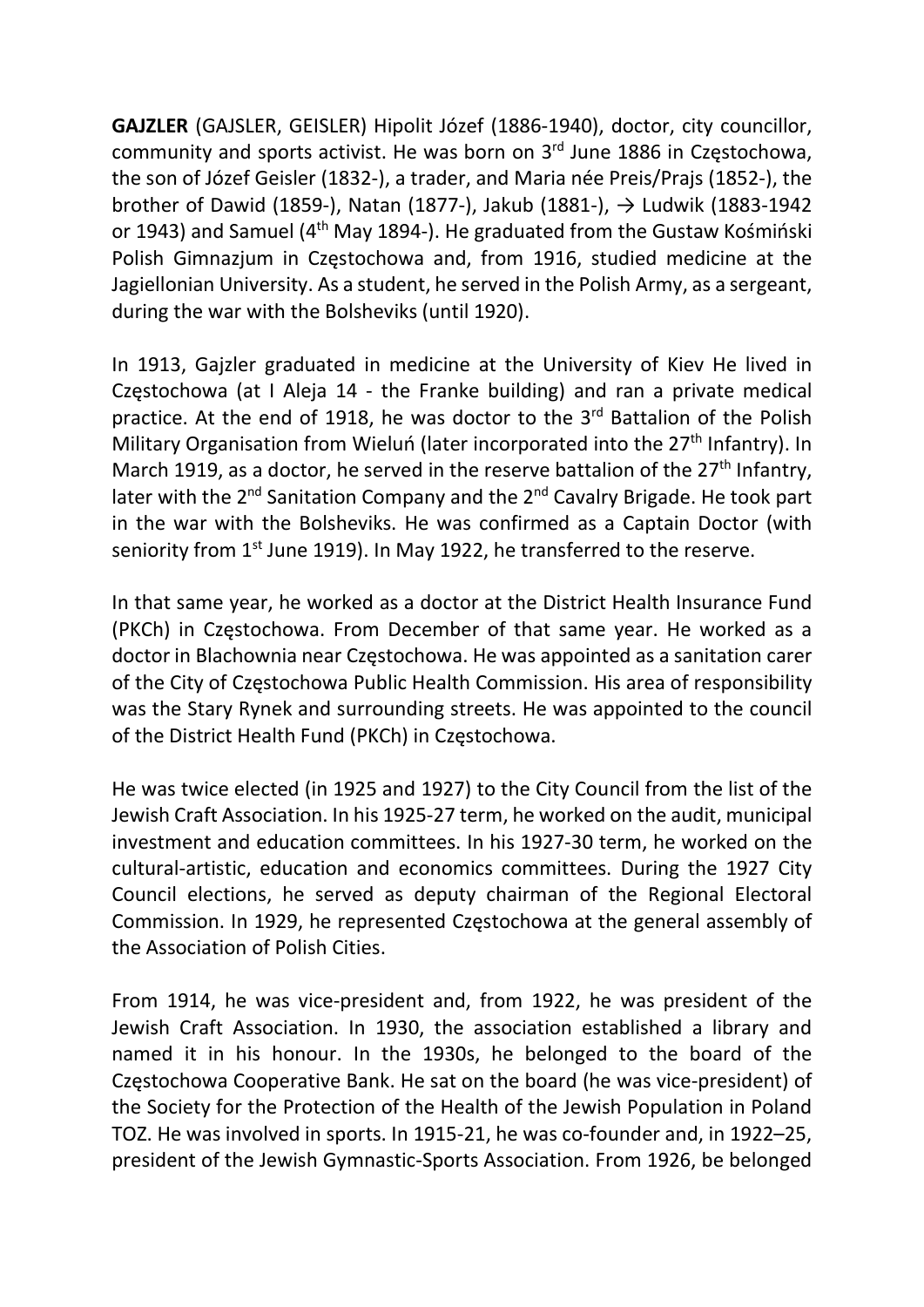to Municipal Committee for Physical Education and Military Training. He was a member of the City of Częstochowa League of Doctors and Pharmacists for State Air Protection.

He was active in medical organisations - the Częstochowa Doctors Society (from 1914) and the local branch of the Polish Doctors Union, as well as the Częstochowa branch of the Polish Red Cross and took part in that organisation's pro-health campaigns. He belonged to the Częstochowa branch of the Union of Jewish Participants in the Fight for Independence. Together with his brother Ludwik, he sat on the board of the Olsztyn Mining-Industrial Plant, Quarries and Limestone Works.

In 1936, he was appointed to the electoral commission of the Jewish Community Council. Gajzler, as a Reserve Captain, was answerable to the District Supplements Headquarters in Częstochowa. He was assigned to the support staff of the 4<sup>th</sup> District Hospital. He was mobilised at the end of August 1939 and took part in the war against the Germans. In the course of the fighting, he found himself in the eastern part of Poland. On 17<sup>th</sup> September, he was taken prisoner by the Soviets and was held in a prisoner-of-war camp in Starobelsk. He was shot by the NKVD in April-May 1940 in Charków and was buried there in a common grave (from 2000, named the Polish War Grave). He was awarded the Commemorative Medal for the 1918-1921 War.

He was married to Paulina née Sztencel (7<sup>th</sup> July 1892 - 22<sup>nd</sup> September 1942). They had a son Józef ( $10^{th}$  March 1915 -  $31^{st}$  October 1942), a graduate (1935) of the Philosophy Department of the Jagiellonian University. Like his mother, he was murdered by the Germans during the liquidation of the Częstochowa ghetto.

Corpus studiosorum E–J, p. 313 (regarding his brother Samuel); Gliński, Słownik lekarzy i farmaceutów, vol. III, p. 77; Kulczykowski, Żydzi-studenci UJ, p. 540 (regarding his son Józef); Mastalski, Oficerowie 7 Dywizji Piechoty, p. 144; Paszkowski, Cmentarz żydowski, vol. I, p. 275 (regarding his brother Ludwik); Żydzi polscy w służbie Rzeczypospolitej, vol. I, p. 364; Grządzielski, Stowarzyszenia i związki, p. 40. - Szwed, Żydzi w samorządzie, p. 167. – "Dziennik Zarządu m. Częstochowy" 1926, No. 10, p. 4; "Express Częstochowski" 1929, No. 20, p. 3, 1930, No. 29, p. 2; "Goniec Częstochowski" 1922, No. 275, p. 2, 1924, No. 145, p. 3, 1932, No. 260, pp. 3, 4, 1935, No. 36, s. 3; "Kurier Codzienny" 1927, No. 29, p. 3; "Nasz Głos Powszechny" 1936, No. 2, p. 3; - PCK. Sprawozdanie 1933, p. 16; Rocznik oficerski rezerw 1934, pp. 214, 756; "Rzemieślnik Żydowski" (one-off issue), pp. II, 3. - APCz, AmCz 5412, p. 226, MagCz 3620, 4987, k. 55, 5313, 5503, k. 316, 318, 8232 (1919 list of Częstochowa doctors), unit No. 1, ref. 8830 (regarding his brother Samuel); USC Częstochowa, death record of Hipolita, No.